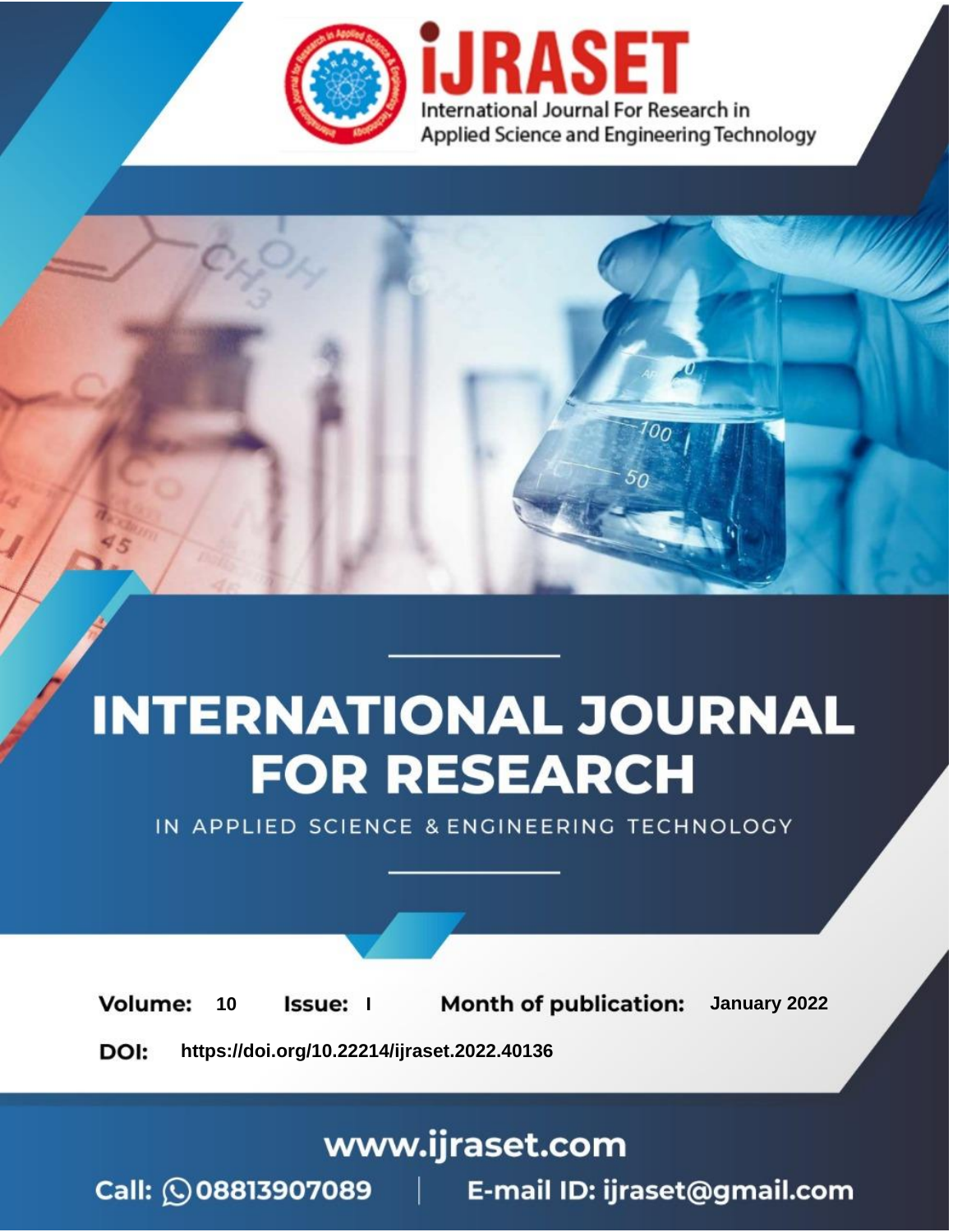

### **Technological Revolution in Computer Aided Education**

Ms. S. Sivaranjani

*IV year Student, Department of Computer Science and Engineering, Panimalar institute of Technology, Chennai, India.*

*Abstract: Computer-assisted education is a critical component in increasing the efficacy and quality of the training system. Computer education is a part of the school and college curricula since it is essential for today's child or adult. The intention of this article is to emphasise the role of computers in education especially for people who are suffering from Autism Disorder.*

#### **I. INTRODUCTION**

The computer is a gadget that individuals use in their careers, and computers are currently benefiting an increasing number of people in the present period. In the 1960s, the advancement of semiconductor technology lay the groundwork for the creation of personal computers[1]. The introduction of personal computers transformed computer software in science, engineering, and business. The laptop, like other products of human ingenuity, may benefit education. Private computer systems are used in educational institutions ranging from top colleges to universities to teach writing, reading, arithmetic, art, science, mathematics, music, history, geography, economics, business, architecture, and engineering to all students. The number of pupils at all levels is rapidly increasing, school resources are scarce, and high-quality instruction is restricted by the lack of academic fabric and texts[2]. In many nations, the idea of enhancing both teaching and learning using new information technology has been the most significant aim and policy of the Ministry of Education, and it has been taken seriously. The current education system in secondary schools, colleges, and the workplace is discussed in this paper, as well as how computer systems can be used effectively.

#### **II. DIVERSITY OF COMPUTER AIDED EDUCATION**

Autonomy is a good way for college students to discover the acquisition of know-how and domesticate students' capacity to find and settle troubles in the method of autonomous learning.



Fig 2.1 Computer Animation of visual characters for easing the learning process

The process of creating animated visuals digitally is known as computer animation. The more common phrase computer-generated imagery refers to both static and dynamic visuals, whereas laptop animation solely refers to image transmission. Although 3D computer graphics are commonly used in modern computer animation, 2D laptop graphics are still used for stylistic, low bandwidth, and faster real-time renderings[3]. The computer is sometimes the objective of the animation, although movies are also used from time to time. With advancements in digital technology, the enthusiasm of teenagers towards digital technology is growing enormously.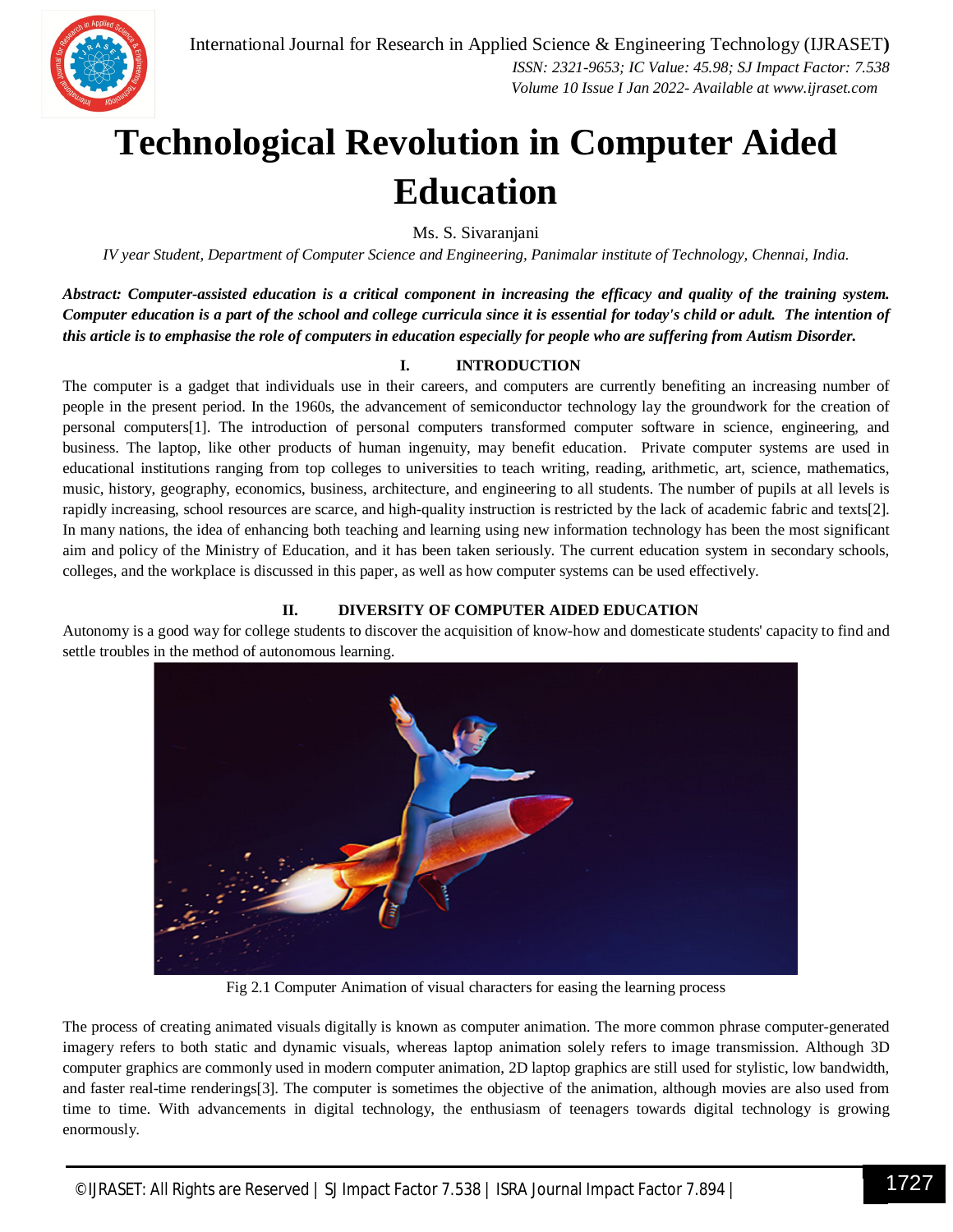International Journal for Research in Applied Science & Engineering Technology (IJRASET**)**



 *ISSN: 2321-9653; IC Value: 45.98; SJ Impact Factor: 7.538 Volume 10 Issue I Jan 2022- Available at www.ijraset.com*



Fig 2.2 Various Methods of Computer Aided Education

Virtual Reality (VR) is the technological know-how to create a simulated environment, instead of viewing a display in front of them, customers are immersed and in a position to interact with 3D worlds. The major development of computer aided education in children is the computer assisted learning for autism kids.

#### **III. IMPORTANCE OF COMPUTER-AIDED EDUCATION FOR KIDS WITH SYNDROME SPECTRUM DISORDER (ASD)**

Many autistic teens find that using tools like visual communication systems, social memory, and observable timetables helps them communicate better with others around them. The majority of these are now available on any smart device. You can build all of the itineraries using apps for mobile phones and tablets with the Testimonies and symbols that your infant may require. Furthermore, due to the tiny size of today's technology, these sources may now be carried around without difficulty and invisibly[4]. However, technological advancements have progressed well beyond a few photographs on a screen! There are several applications available now that can aid folks who are non-verbal in communicating by providing them with a digital voice. The programme will speak the text out loud if the user truly needs to compose a statement using symbols. Of course, because audio-output applications are still in their infancy, determining their entire influence on the language development of youth with autism is difficult. It is really beneficial to choose discussion applications for your child with caution.

If your kid is still learning to talk, image verbal exchange applications that require your child to exhibit symbols to their conversational partner may be the best solution. Meanwhile, audio-output applications may be a better option if your child is a teenager who is wordless or has a limited vocabulary.

The majority of the papers reviewed for this overview focus on the usage of programmes designed specifically for the search mission, while only a small percentage discuss the design process for these technologies. Poorly designed computer aided learning can also lead to a lack of mastery, which incorrectly implies that computer assisted learning is a bad academic approach. It is critical to achieve the highest level of pleasure in design. There are few opportunities to disseminate effective sketching techniques[5], for example, in psychology publications that mostly publish experimental findings.

On a more specific level, there is minimal information available regarding the best CAL visual design for autism. For illustration, cartoon version characters for preschoolers frequently have unnaturally large eyes, but when designing for children with ASD, eyes should be at a more realistic scale in the face to reduce the potential for gaze aversion.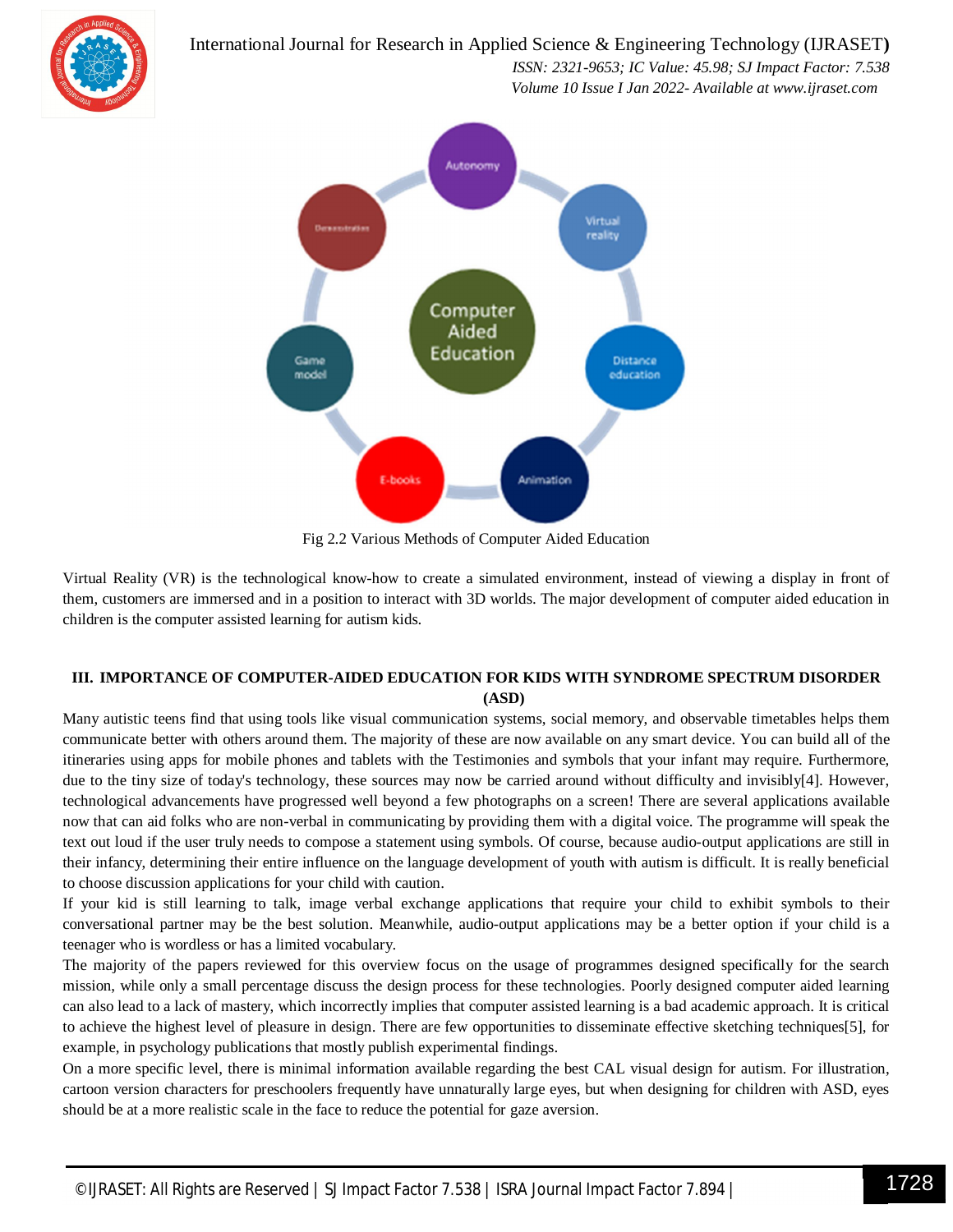

International Journal for Research in Applied Science & Engineering Technology (IJRASET**)**

 *ISSN: 2321-9653; IC Value: 45.98; SJ Impact Factor: 7.538 Volume 10 Issue I Jan 2022- Available at www.ijraset.com*



One of the most important advantages of software development for people with autism is that it provides a regulated environment free of surprises. In theory, this is something that many autistic individuals will find useful. Ultimately, it's vital to keep in mind that, just as not all autistic teenagers are intellectuals[6], autism shouldn't prevent them from leading productive and prosperous lives. In terms of engineering, finding programs and applications that allow the autistic newborn to progress and grow naturally anything that 'brings the extraordinary out' of the child – is critical. Some companies even hire autistic persons nearly exclusively, albeit not in professions that need a lot of interaction with others, including such HR and sales.

#### **IV. MERITS**

- *A.* Through Computer Assisted Learning (CAL) individualised gaining knowledge of desires of the novices can be taken care of. Learner is free of the barriers of time, space, and other factors. Each learner can research freely barring being affected with the aid of the performances of other learners.
- *B.* Computer Assisted Learning helps presentation of data in a structured and ordered manner which makes learning convenient and interesting.
- *C.* Computer Assisted Learning influences the learner's participation in the studying process. On the other hand books fail to have an impact on this participation.
- *D.* Computer Assisted Learning makes remarks and reports of learner's development without difficulty and timely availability. Thus, the learner can work on his/her weaknesses properly in time.
- *E.* Computer Assisted Learning makes use of a huge range of multimedia[7] the usage of audio and visual inputs that help the learner in reaching the know-how objectives. However, books are limited only to supply textual and picture statistics to learners.
- *F.* Computer Assisted learning also makes drilling pretty effortless which can be quite beneficial in enhancing the gaining knowledge of output of students with low-altitude.

#### **V. DEMERITS**

- *A.* Computer Assisted Learning is constantly in charge of being underused. If now not applied and utilised right it may additionally fail to help the learner attain studying objectives.
- *B.* Though Computer Assisted Learning creates a digital atmosphere while teaching science subjects such as Chemistry, Physics, Biology, etc., college students might also leave out arms on a trip which they get in a true laboratory.
- *C.* Computer Assisted Learning is quite high-priced as in contrast to everyday learning.
- *D.* Learning Content used in Computer Assisted Learning desires well timed and ordinary upgradation, which once more is pretty expensive. Delay in upgradation and improvement of new content might make the historic content material useless with the passage of time.
- *E.* Computer Assisted Learning requires surprisingly efficient teachers; efficient instructors are especially rare in our country. Inefficient coping with Computer Assisted Learning apparatus and content material can also similarly motive many problems.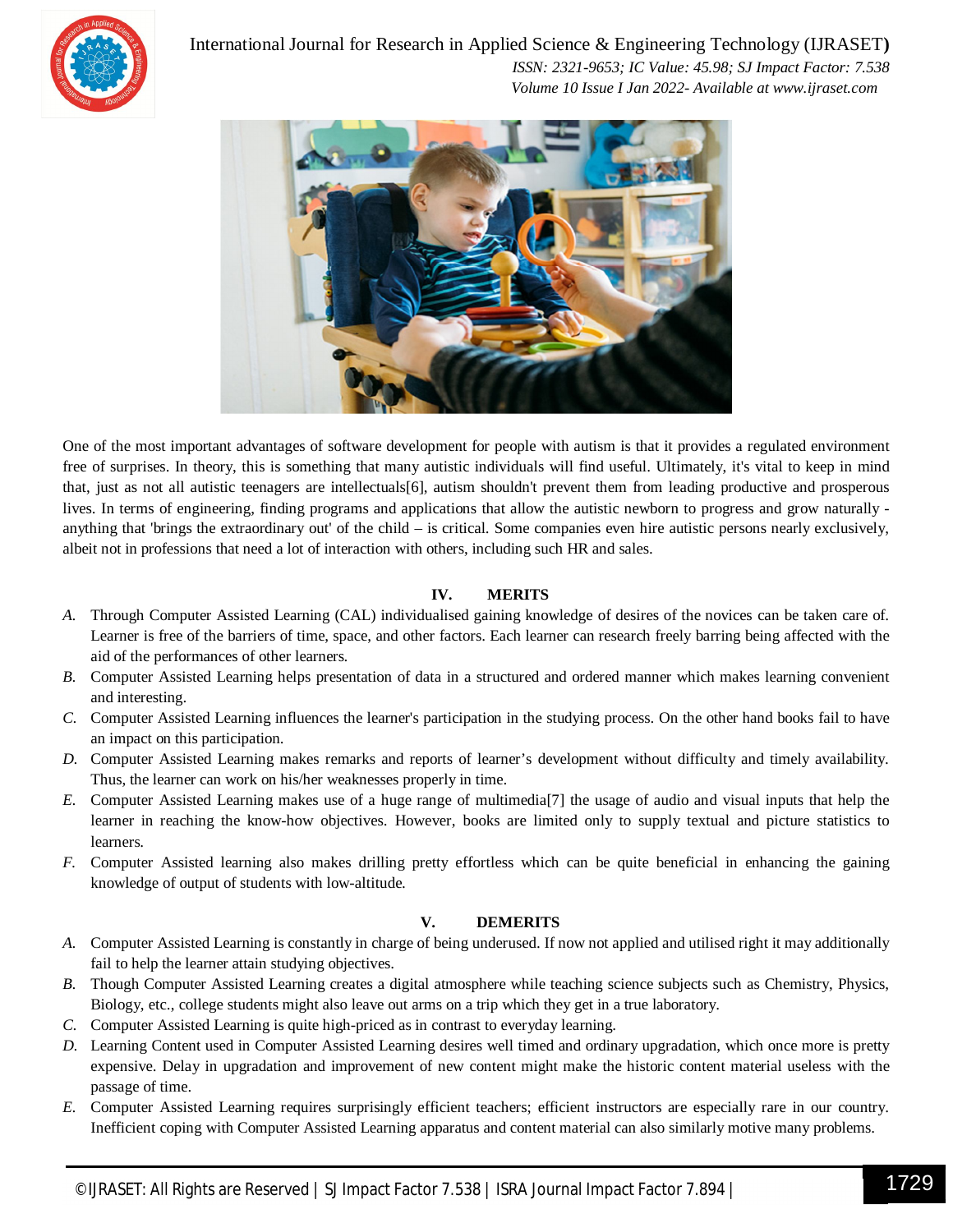International Journal for Research in Applied Science & Engineering Technology (IJRASET**)**



 *ISSN: 2321-9653; IC Value: 45.98; SJ Impact Factor: 7.538 Volume 10 Issue I Jan 2022- Available at www.ijraset.com*

#### **VI. SUMMARY**

Technology-enhanced mastering has been used successfully to promote better learning of new academic, social and existence competencies in people with autism spectrum issues from predominant school to adulthood.

The approach is applicable both to the common preferences and ability sets of human beings with ASD, giving them a hazard to display their skills and reap peer respect. The discipline of CAL and autism research may additionally now be maturing. Increasing quantity of publications on the subject matter is being accompanied by using an amplifier in well-designed experimental research consisting of a handful of randomised controlled trials. To accompany this increase in measurement and stature, the discipline requires a better methodological and theoretical foundation. It is difficult to extract data about graphs and implementation[8] from research which focuses on reporting getting to know outcomes, but greater work needs to supply elements on these elements as well as trying to link CAL success with precise facets which can be replicated in future. Likewise, evaluation of CAL needs to encompass indirect outcomes as nicely as modifications in the goal skill.

As well as improving the proof base, future endeavour in this discipline should centre attention on developing high-quality products which can be accessed by using the neighbourhood that wishes them. Nevertheless, it needs to always be acknowledged that the aim for an individual with ASD is to allow them to function happily and successfully in our inevitably social, interpersonal world. This means developing bendy responses to altering situations, as a substitute than following rigidly rehearsed rules. For this reason, CAL ought to usually be simply one tool in the container of support for human beings with ASD.

#### **REFERENCES**

- [1] Beyza Karadeniz Bayrak, Hale Bayram, The effect of computer aided teaching method on the students' academic achievement in the science and technology course, Procedia - Social and Behavioral Sciences, Volume 9, 2010, Pages 235-238, ISSN 1877-0428, https://doi.org/10.1016/j.sbspro.2010.12.142. (https://www.sciencedirect.com/science/article/pii/S1877042810022470)
- [2] Schindler, L.A., Burkholder, G.J., Morad, O.A. et al. Computer-based technology and student engagement: a critical review of the literature. Int J Educ Technol High Educ 14, 25 (2017). https://doi.org/10.1186/s41239-017-0063-0
- [3] Fletcher-Flinn CM, Gravatt B. The Efficacy of Computer Assisted Instruction (CAI): A Meta-Analysis. Journal of Educational Computing Research. 1995;12(3):219-241. doi:10.2190/51D4-F6L3-JQHU-9M31
- [4] Shegog R, Bartholomew LK, Parcel GS, Sockrider MM, Mâsse L, Abramson SL. Impact of a computer-assisted education program on factors related to asthma self-management behavior. J Am Med Inform Assoc. 2001;8(1):49-61. doi:10.1136/jamia.2001.0080049
- [5] Chang T.M., Crombag H.F., van der Drift K.D.J.M., Moonen J.M. (1983) The Scope and Limitations of Computerized Instruction. In: Distance Learning. Springer, Dordrecht. https://doi.org/10.1007/978-94-009-7401-2\_6
- [6] Kayri, Murat. (2012). The Computer Assisted Education and its Effects on the Academic Success of Students in the Lighting Technique and Indoor Installation Project Course. International Journal of Advances in Engineering & Technology. 2. 51-61.
- [7] Paul Jasmine, Jefferson Felicia, A Comparative Analysis of Student Performance in an Online vs. Face-to-Face Environmental Science Course From 2009 to 2016, Frontiers in Computer Science, VOLUME=1, YEAR=2019 (https://www.frontiersin.org/article/10.3389/fcomp.2019.00007) DOI=10.3389/fcomp.2019.00007, ISSN=2624-9898
- [8] Mehmood, Raja M., and Hyo J. Lee. 2017. "Towards Building a Computer Aided Education System for Special Students Using Wearable Sensor Technologies" Sensors 17, no. 2: 317. https://doi.org/10.3390/s17020317